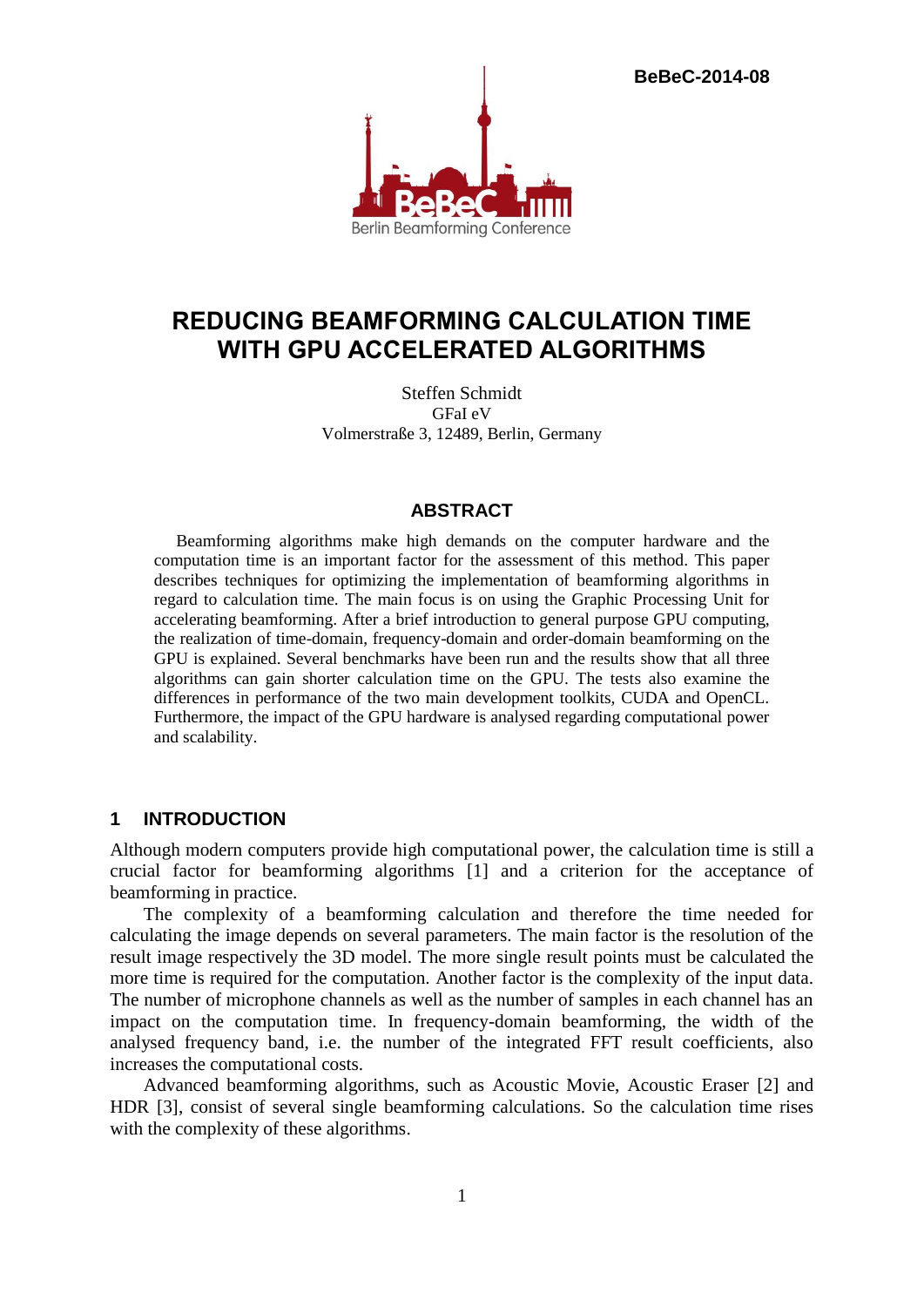## **2 OPTIMIZATIONS ON THE CPU**

For reducing computation time, several techniques have been evaluated and implemented in the NoiseImage software. A very pragmatic approach is to reuse already existing results. If an acoustic image from frequency-domain beamforming has been calculated for 5 to 7 kHz, an acoustic image for 5 to 10 kHz can be created by adding only the missing frequencies.

The most common practice for accelerating computations is multi-threading. Beamforming algorithms can be distributed over several concurrent threads, each calculating a subset of the result points. As figure 1 shows, the computation time decreases with the increasing number of parallel threads. This speed-up is not proportional, because a rising number of threads produces more overhead for synchronizing the threads. The optimal performance is reached if the number of threads coincides with the number of available physical processor cores.



*Fig.1. Calculation time for 3D acoustic photo as a function of number of parallel threads Intel Core i7-2600 CPU 4 cores (32 channels, 50 ms, 192 kHz sampling rate, time-domain)*

Another scope for optimizations is the source code itself. Setting the code optimization option of the Visual Studio C++ compiler to 'Maximize speed' leads to a reduced computing time by a factor of 5 for time-domain beamforming.



*Fig.2. Effect of compiler optimization and IPP on calculation time for 2D acoustic photo Intel Core i7-2600 CPU 4 cores (48 channels, 192 kHz sampling rate, time-domain, 8 threads)*

Additionally, the Intel Integrated Performance Primitives (IPP) [4] have been used. This library provides highly optimized software functions by making use of all available processor features. It contains functions for signal processing, image processing, vector and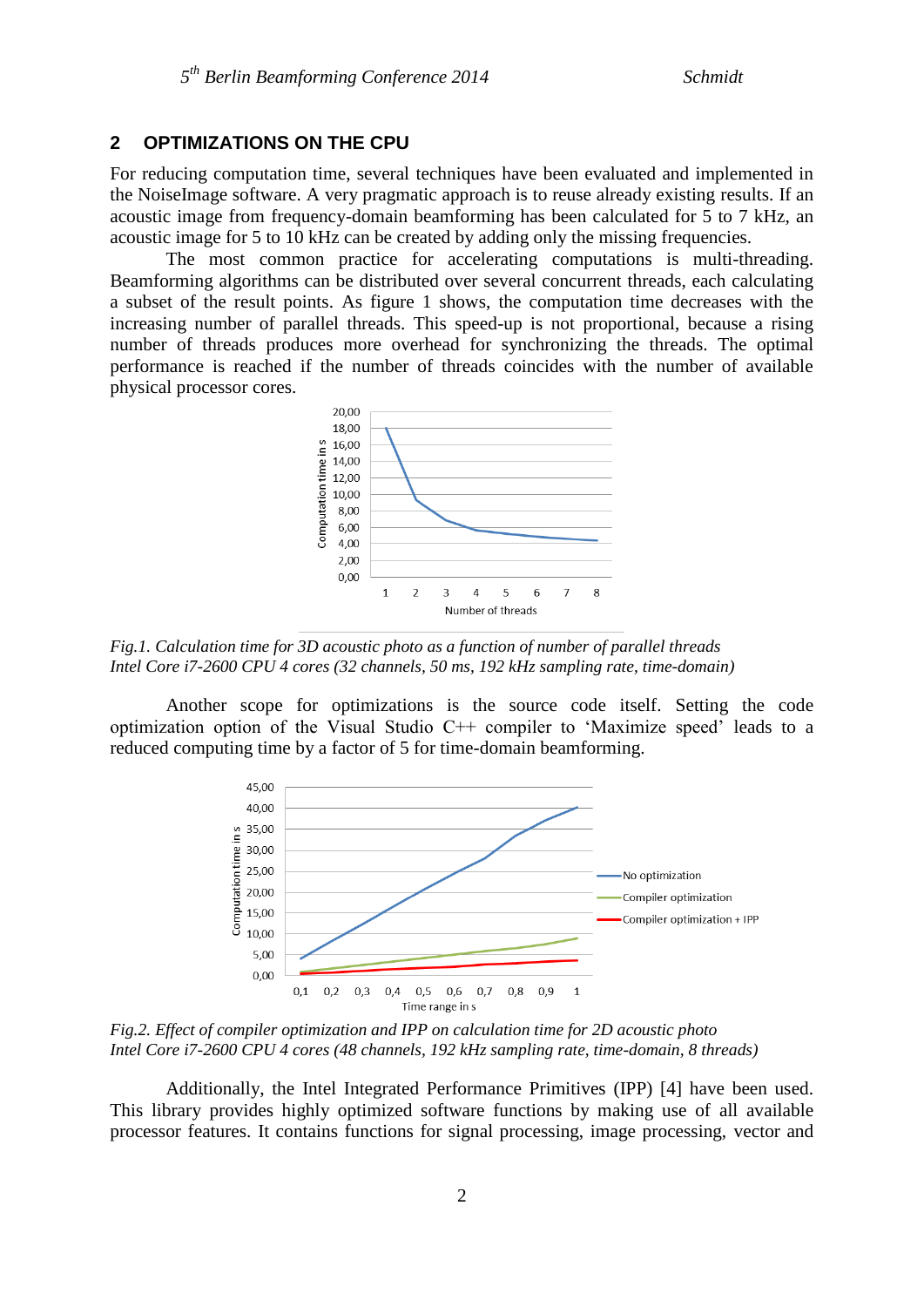matrix operations and other applications. For the beamforming algorithms, all operations on large data sets have been replaced by corresponding IPP functions. This way the processing time was reduced by factor of 2 again. (Fig. 2)

The delay-and-sum beamforming algorithm requires adding up samples from all input channels. So, for every single result point the same data has to be read from memory. Contemporary CPUs are equipped with cache that allows fast access on frequently used data. To take full advantage of the cache memory, the processing of the samples is split into data chunks that fit completely into the available L2 and L3 caches. Thus the channel data is read only once from RAM for the first result point and is available in cache for all other result points. This optimization is a massive performance gain mainly on big data sets. Figure 3 shows that the computing time, depending on the amount of data, exponentially increases, if no caching mechanisms are used. With cache optimization, it increases linearly.



*Fig.3. Effect of cache optimization on calculation time for 2D acoustic photo in time-domain (left) and frequency-domain (right)*

*Intel Core i7-2600 CPU 4 cores (48 channels, 192 kHz sampling rate, 8 threads)*

# **3 GENERAL PURPOSE COMPUTATION ON GPU**

Originally designed for 3D graphics, Graphics Processing Units (GPU) became more flexible with the introduction of shader technology. A shader is a programmable processing unit for implementing geometry and pixel transformation algorithms that run directly on the GPU. Since these pixel calculations can be performed in parallel very well, GPUs have a large number of shaders.

General Purpose Computation on Graphics Processing Unit (GPGPU) makes use of the processing power of GPUs for solving other problems than graphics. Thereby the GPU can be seen as coprocessor to the CPU for highly parallel computations. There are several technologies for implementing GPGPU. The most common frameworks are CUDA [5] and OpenCL [6]. CUDA is developed by NVIDIA and is limited to the hardware of this vendor, while OpenCL is a platform-independent approach.

Both frameworks provide specific programming languages for writing kernels, the program code that runs on the GPU. In CUDA, a kernel is executed by a grid of parallel threads, which is subdivided into blocks. Each block contains the same number of threads running the kernel code. The threads in a block reside on the same graphics processor core [7].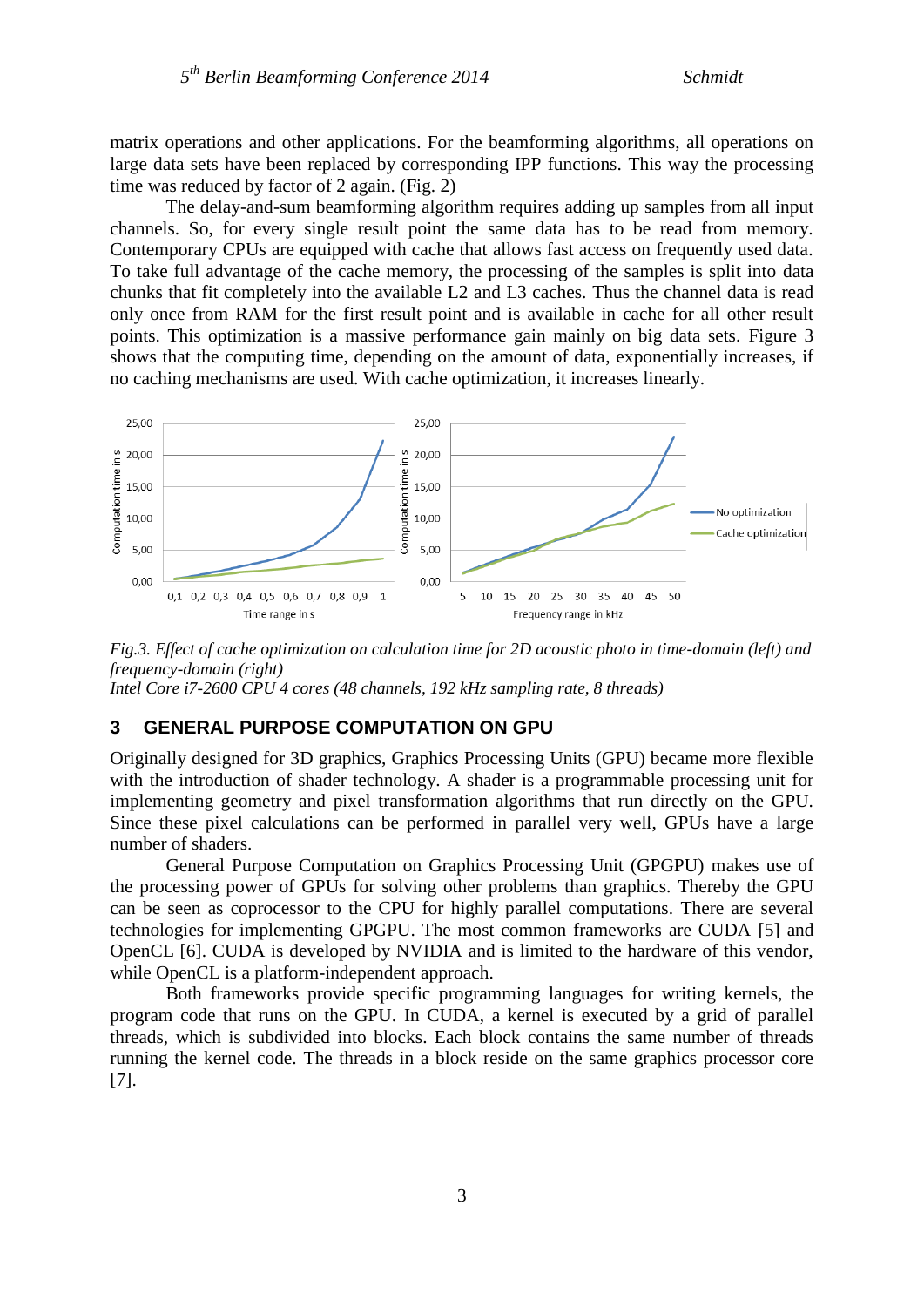

*Fig.4.Thread hierarchy and memory classification for CUDA (taken from [7])*

The kernel threads operate on the graphics memory, which is classified into different memory types. The global memory is accessible by all threads and is persistent across kernel calls. This memory space is used for the transfer of the input and result data between CPU memory and GPU memory. Every thread has its private local memory and each block has shared memory available to all threads in the block. Additionally, constant and texture memory can be used. OpenCL uses the same concepts for threads and memory as described above, with different naming [8].

For implementing an algorithm on the GPU, several aspects must be considered. As the main focus in GPU computing is on parallelization, the algorithm must be decomposable into parallel tasks, each calculating a part of the result. To obtain optimal performance the correct memory types must be chosen, which provide different access characteristics and access speed. There are also some drawbacks that must be considered. While a computation is running on the GPU, this unit is not available for rendering graphic updates. As a result the display freezes during this time. If the freeze lasts more than 2 seconds, it is detected by the "Timeout Detection and Recovery" mechanism of Windows which reinitializes the graphics driver and resets the GPU. To prevent this behavior, the display should be connected to an additional graphics card that is not used for computing.

#### **4 IMPLEMENTING BEAMFORMING ON THE GPU**

For an internal evaluation we have implemented time-domain beamforming with CUDA and OpenCL. The input data that has to be copied to the GPU are the microphone channel data and the delays for every channel and point. The parallelization is done on the result points, so the value of a point is calculated by a single block. The task of a thread is to add the samples of all channels and write the sum to the per-block shared memory. After all threads have finished, the partial results are combined.

For optimization, the point delays are copied to shared memory, which allows a higher access speed. On OpenCL, Built-In-Vectors have been used. An idea we have withdrawn, is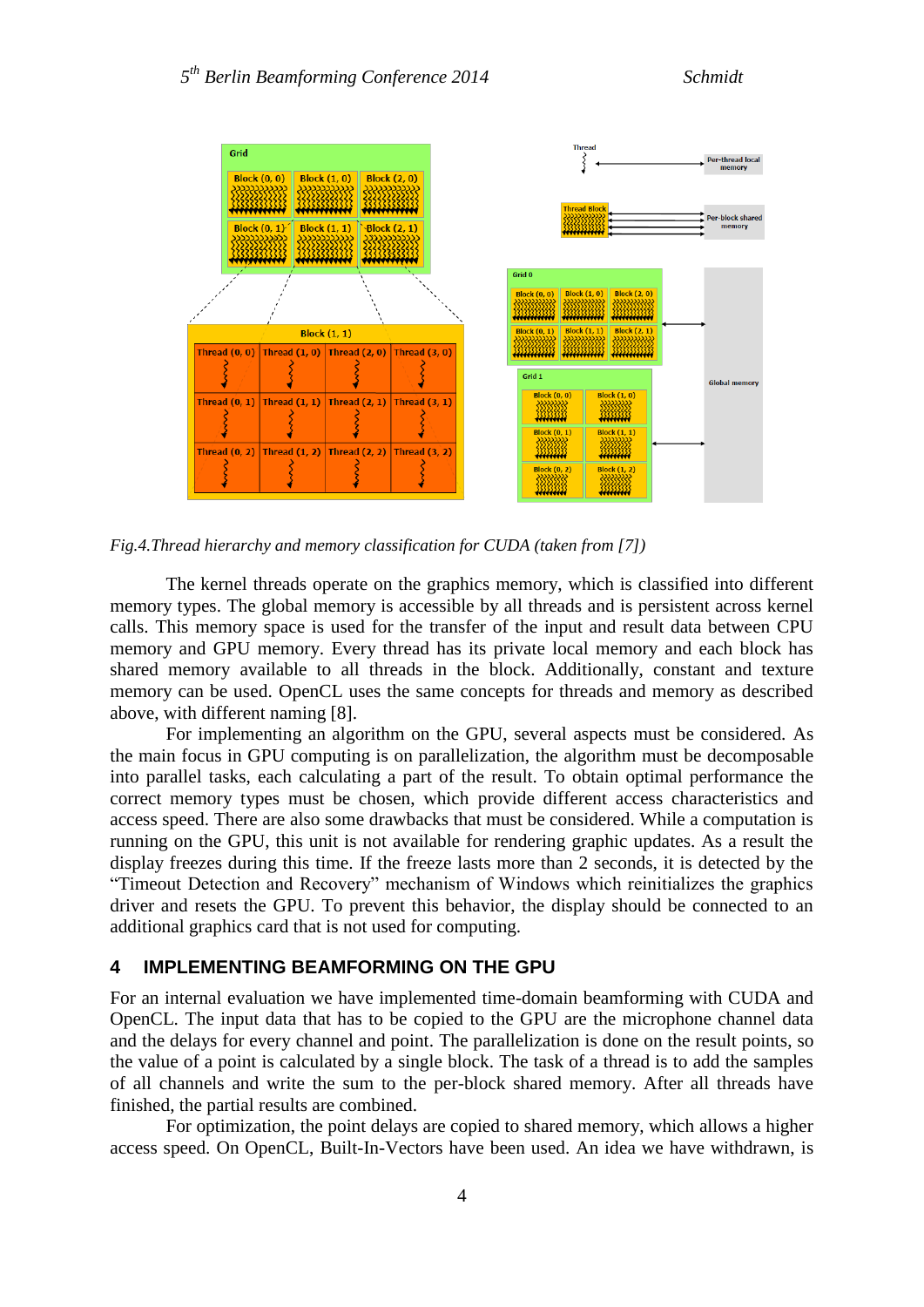to use texture memory for the channel data on the CUDA implementation. The results showed that it is slower than working in global memory. Both implementations have been evaluated on a single standard desktop GPU and on a system with 4 high-end GPUs and an additional desktop GPU connected to the monitor. In the multi GPU configuration, every device computes a subset of the result points.



*Fig.5.Calculation time for 3D acoustic photo in time-domain (48 channels, 192 kHz sampling rate) Left: NVIDIA GeForce GT 430 (96 CUDA cores) vs. Intel Core i7-2600 CPU 4 cores (8 threads) Right: 4x NVIDIA GeForce GTX 590 (4x512 CUDA cores) + display GPU vs. Intel Core i7-980 CPU 6 cores (12 threads)*

As Figure 5 shows, the desktop GPU is much slower than the CPU implementation. In contrast, on the high-end system the OpenCL implementation is 2.5 times faster and CUDA is more than 8 times faster than the CPU version, which is already optimized by the methods mentioned above. The studies on the high end system have also shown that even a single GPU is faster than the CPU and the performance gain scales linearly with the number of GPUs used. (Fig 6)



*Fig.6. Comparison of calculation time for 3D acoustic photo on CPU (Intel Core i7-980 CPU 6 cores (12 threads)) and multiple CUDA GPUs (NVIDIA GeForce GTX 590) (48 channels, 192 kHz sampling rate, 500 ms, time-domain)*

The other result of this comparison is that the CUDA implementation reaches shorter computation times than OpenCL on the GTX 590. The reason for this is probably that CUDA makes more efficient use of the NVIDA hardware, because it is not a generic approach as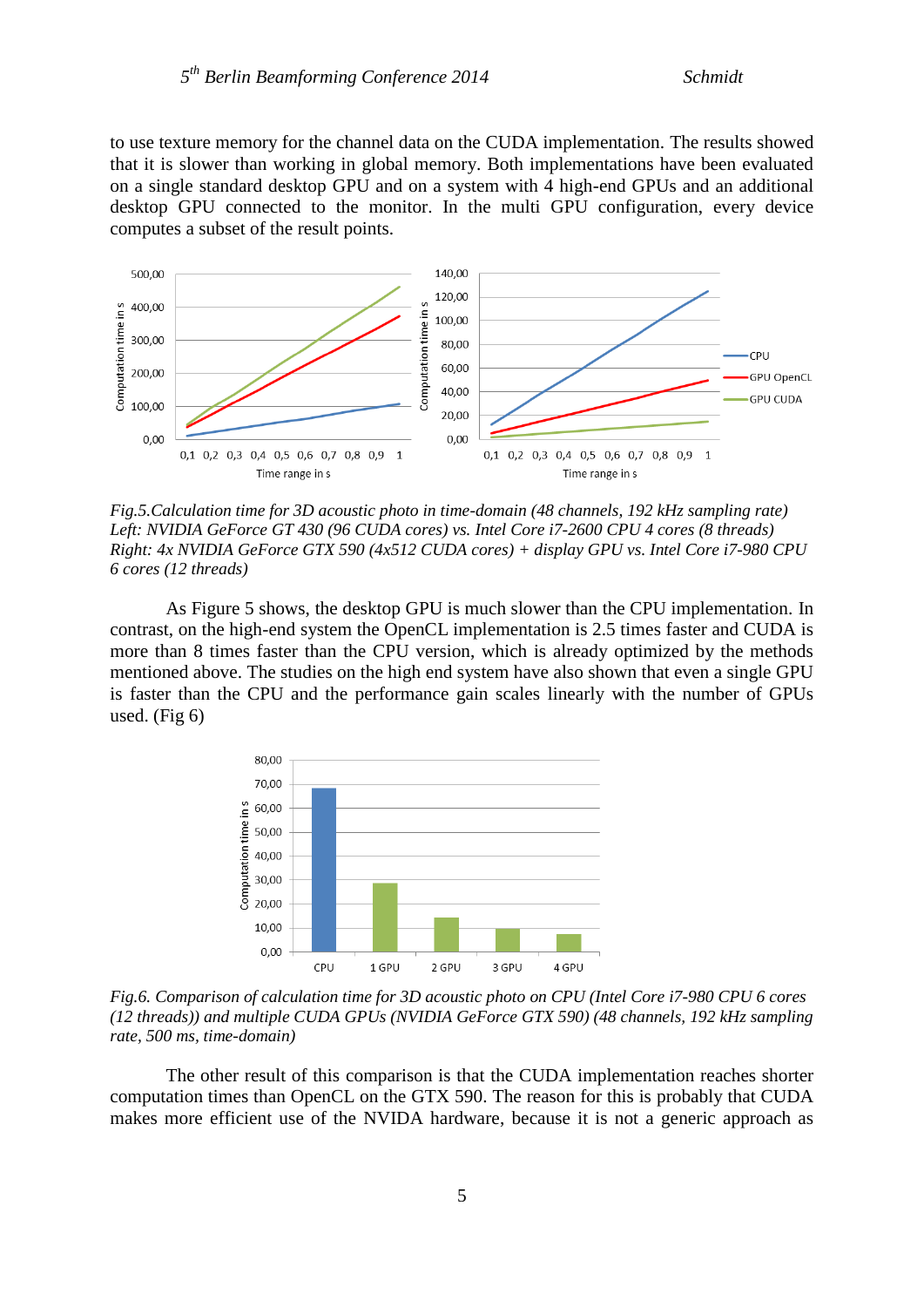OpenCL. We decided to concentrate on CUDA and the 4 GPU system for further implementations.

# **5 FREQUENCY-DOMAIN AND ORDER-DOMAIN BEAMFORMING**

The algorithms for beamforming in frequency-domain and order-domain have also been transferred into CUDA implementations. In both cases, the result points are distributed over the kernel blocks again. For frequency-domain, the input data is not the raw channel data but the spectral result coefficients of the FFT, which is performed on the CPU. So the magnitudes and phases, the circular frequencies and again the delays must be copied to global GPU memory. A single kernel thread processes one coefficient of all channels and computes a partial result.

Order-domain beamforming is a technique combining spectral beamforming and order analysis of rotating parts. The acoustic data is resampled according to the rotation speed which must be recorded from a rotation sensor during the measurement. The input data for the CUDA kernel include the channel data, delays and the RPM data. The kernel reconstructs the time function of the processed point and does the resampling. Because the resampled time functions already reside in GPU memory, the spectral decomposition is performed on the GPU, too. For this the CUFFT library [9] is used, a CUDA accelerated FFT that is included in the SDK. Finally, spectral beamforming is done on the FFT result coefficients.



*Fig.7.Calculation time for 3D acoustic photo in frequency-domain (left) and order-domain (right) 4x NVIDIA GeForce GTX 590 (4x512 CUDA cores) vs. Intel Core i7-980 CPU 6 cores (12 threads) (48 channels, 192 kHz sampling rate, 500 ms time range)*

Particularly in frequency-domain a remarkable performance gain was achieved. Figure 7 depicts a decrease of calculation time up to factor 40. In order-domain the speed-up factor is 7 for the range of 50 orders. But as figure 7 shows, the factor decreases while the order range rises. So, for a range of 350 orders the GPU implementation is 2 times faster than the CPU. The reason for that is the limitation of available memory on the GPU. The order-domain algorithm requires the complete channel data and the resampled time functions to reside in GPU memory. The remaining memory is available for the per-point result data. Because the size of the result data grows with the size of the calculated order range, fewer points can be computed in parallel.